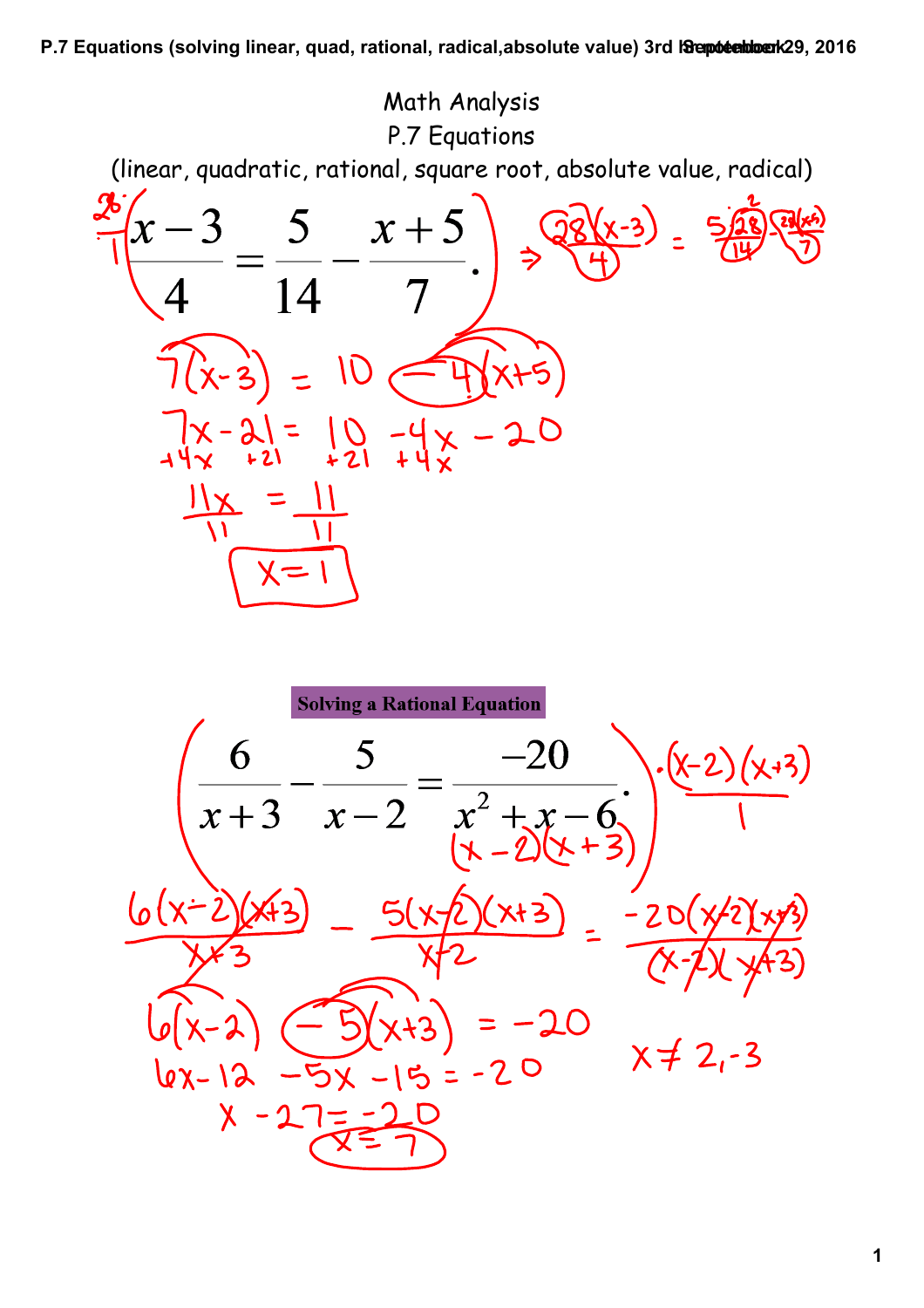

$$
\frac{S = \pi (r_1 + r_2)L}{\sqrt{\Gamma L}}
$$
 for  $r_2$   

$$
\frac{S}{\sqrt{\Gamma L}} = \frac{r_1 + r_2}{-r_1}
$$
  

$$
\frac{S}{\sqrt{\Gamma L}} - \frac{r_1}{r_1} = \frac{r_2}{r_2}
$$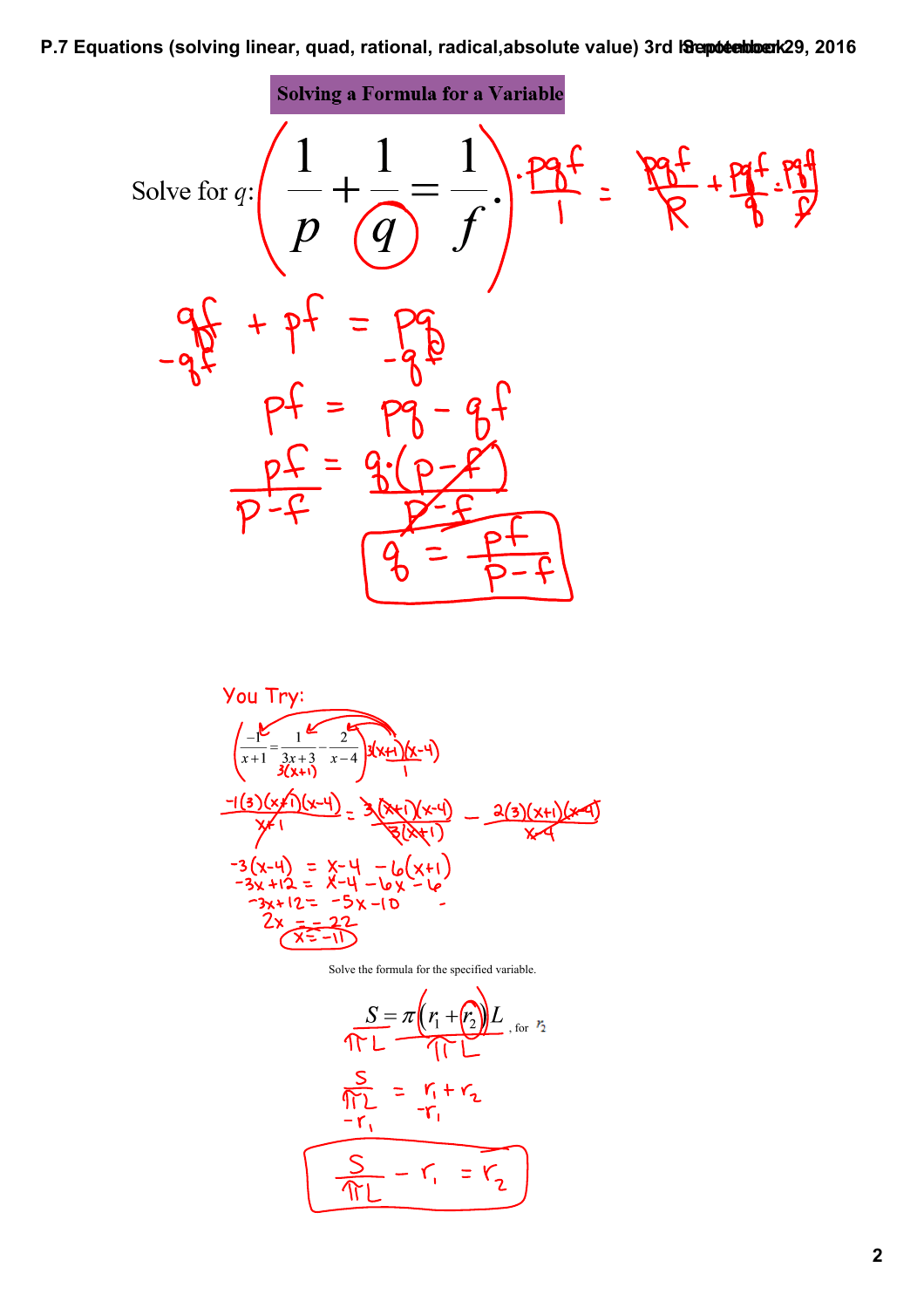The **absolute value** of *x* describes the distance of *x* from zero on a number line. To solve an absolute value equation, we rewrite the absolute value equation without absolute value bars.

If *c* is a positive real number and *u* represents an algebraic expression, then is equivalent to  $u = c$  or  $u = -c$ .  $\left| \mu \right| = c$ 

 $\overline{1}$ 

$$
4|1-2x| - 20 = 0
$$
\n
$$
\frac{4}{4}|1-2x| = \frac{20}{4}
$$
\n
$$
1-2x = \frac{20}{4}
$$
\n
$$
1-2x = 5
$$
\n
$$
1-2x = 5
$$
\n
$$
-\frac{2x}{4} = \frac{4}{4}
$$
\n
$$
-\frac{2x}{4} = \frac{4}{4}
$$
\n
$$
-\frac{2x}{4} = \frac{4}{4}
$$
\n
$$
-\frac{2x}{4} = \frac{4}{4}
$$
\n
$$
-\frac{2x}{2} = \frac{4}{4}
$$
\n
$$
-\frac{2x}{2} = \frac{4}{4}
$$
\n
$$
-\frac{2x}{2} = \frac{4}{4}
$$
\n
$$
-\frac{2x}{2} = \frac{4}{4}
$$
\n
$$
-\frac{2x}{2} = \frac{4}{4}
$$
\n
$$
-\frac{2x}{2} = \frac{4}{4}
$$
\n
$$
-\frac{2x}{2} = \frac{4}{4}
$$
\n
$$
-\frac{2x}{2} = \frac{4}{4}
$$
\n
$$
-\frac{2x}{2} = \frac{4}{4}
$$
\n
$$
-\frac{4}{4} = \frac{20}{4} = 20
$$

A quadratic equation in  $x$  is an equation that can be written in the general form

$$
ax^2 + bx + c = 0,
$$

where *a*, *b*, and *c* are real numbers, with  $a \ne 0$ .

A quadratic equation in  $x$  is also called a **second-degree** polynomial equation in  $x$ .

To solve a quadratic equation by factoring, we apply the **zeroproduct principle** which states that:

If the product of two algebraic expressions is zero, then at least one of the factors is equal to zero.

If 
$$
AB = 0
$$
, then  $A = 0$  or  $B = 0$ .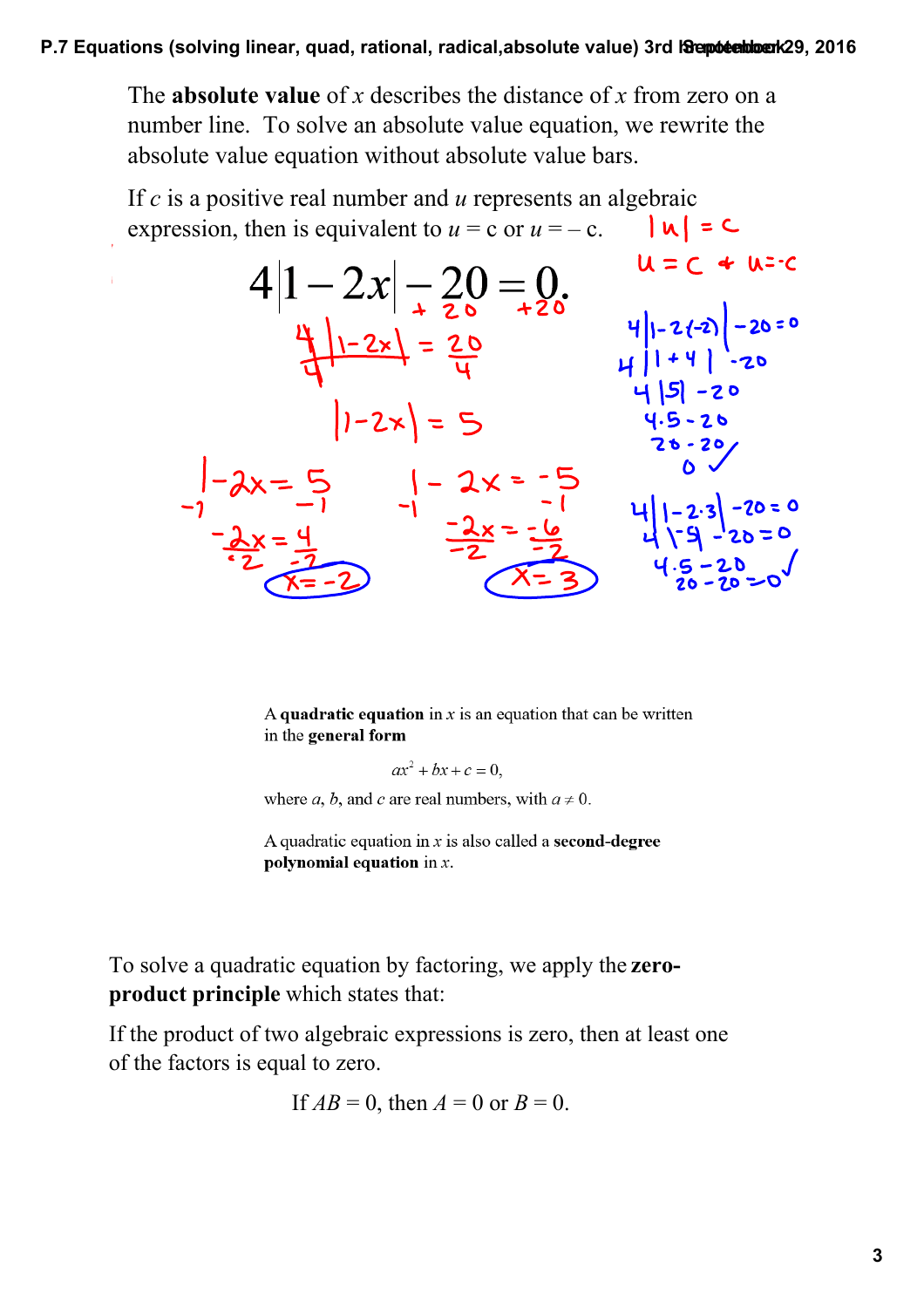**Solving a Quadratic Equation by Factoring** 

- **1.** If necessary, rewrite the equation in the general form  $ax^2 + bx + c = 0$ moving all nonzero terms to one side, thereby obtaining zero on the other side.
- **2.** Factor completely.
- **3.** Apply the zero-product principle, setting each factor containing a variable equal to zero.
- **4.** Solve the equations in step 3.
- **5.** Check the solutions in the original equation.

$$
2x^{2} + x = 1
$$
  
\n
$$
2x^{2} + x = 1
$$
  
\n
$$
2x^{2} + x - 1 = 0
$$
  
\n
$$
(2x - 1)(x + 1) = 0
$$
  
\n
$$
2x^{2} + x - 1 = 0
$$
  
\n
$$
2x^{2} + x - 1 = 0
$$
  
\n
$$
2x^{2} + x - 1 = 0
$$
  
\n
$$
2x^{2} + x - 1 = 0
$$
  
\n
$$
2x^{2} + x - 1 = 0
$$
  
\n
$$
2x^{2} + x - 1 = 0
$$
  
\n
$$
2x^{2} + x - 1 = 1
$$
  
\n
$$
2x^{2} + x - 1 = 1
$$
  
\n
$$
2x^{2} + x - 1 = 1
$$

$$
3x^{2}-21=0
$$
  
\n
$$
3\sqrt{7} - 21 = 0
$$
  
\n
$$
3\sqrt{7} - 21 = 0
$$
  
\n
$$
3\sqrt{7} - 21 = 0
$$
  
\n
$$
3\sqrt{7} - 21 = 0
$$
  
\n
$$
\sqrt{x^{2}-1}
$$
  
\n
$$
x = \pm \sqrt{7}
$$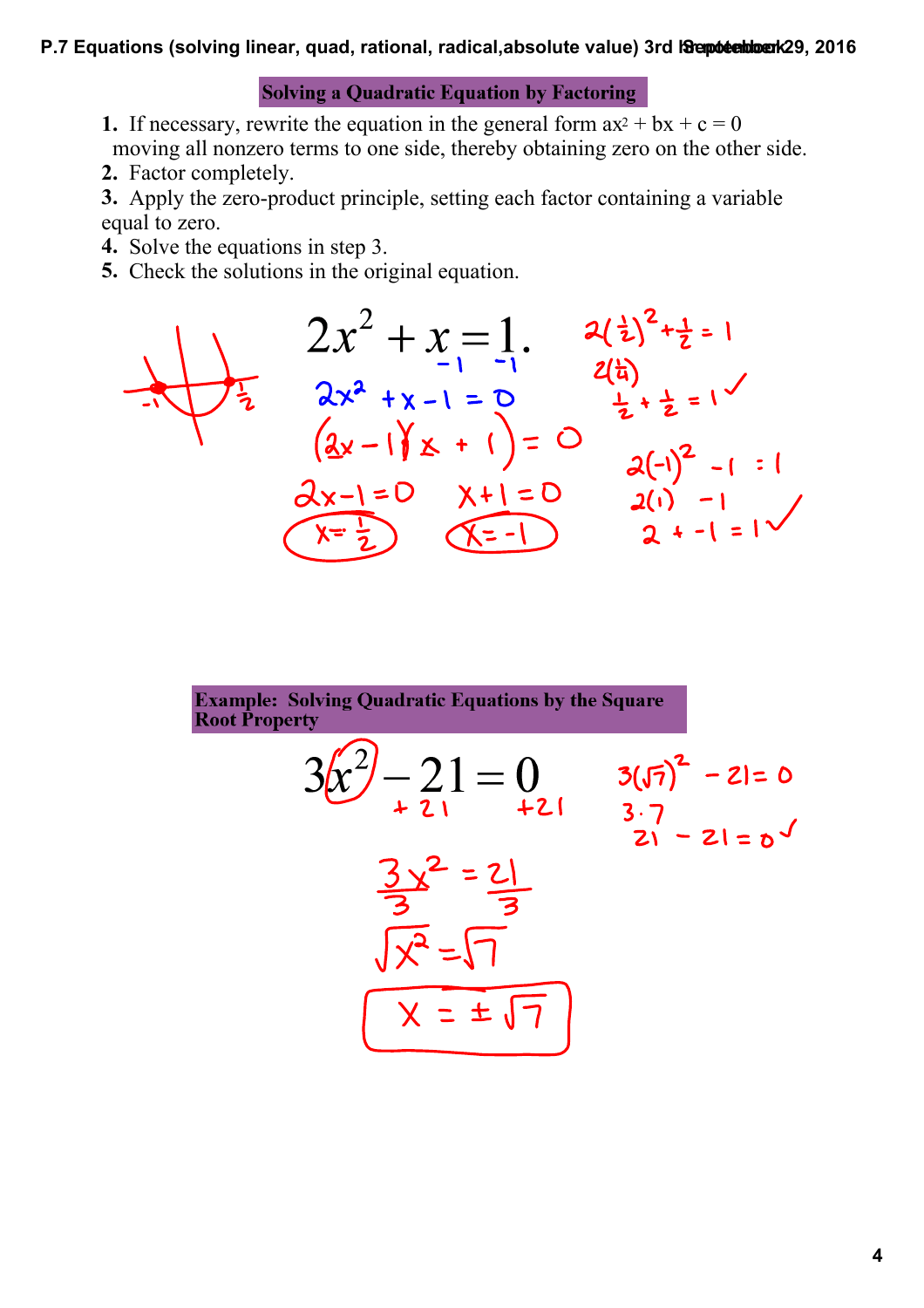**Completing the Square** 

 $\left(\frac{b}{2}\right)^2$ , which is If  $x^2 + bx$  is a binomial, then by adding the square of half the coefficient of x, a perfect square trinomial will result. That is,  $C = \left(\frac{b}{2}\right)^2$ 

$$
x^2 + bx + \left(\frac{b}{2}\right)^2 = \left(x + \frac{b}{2}\right)^2
$$

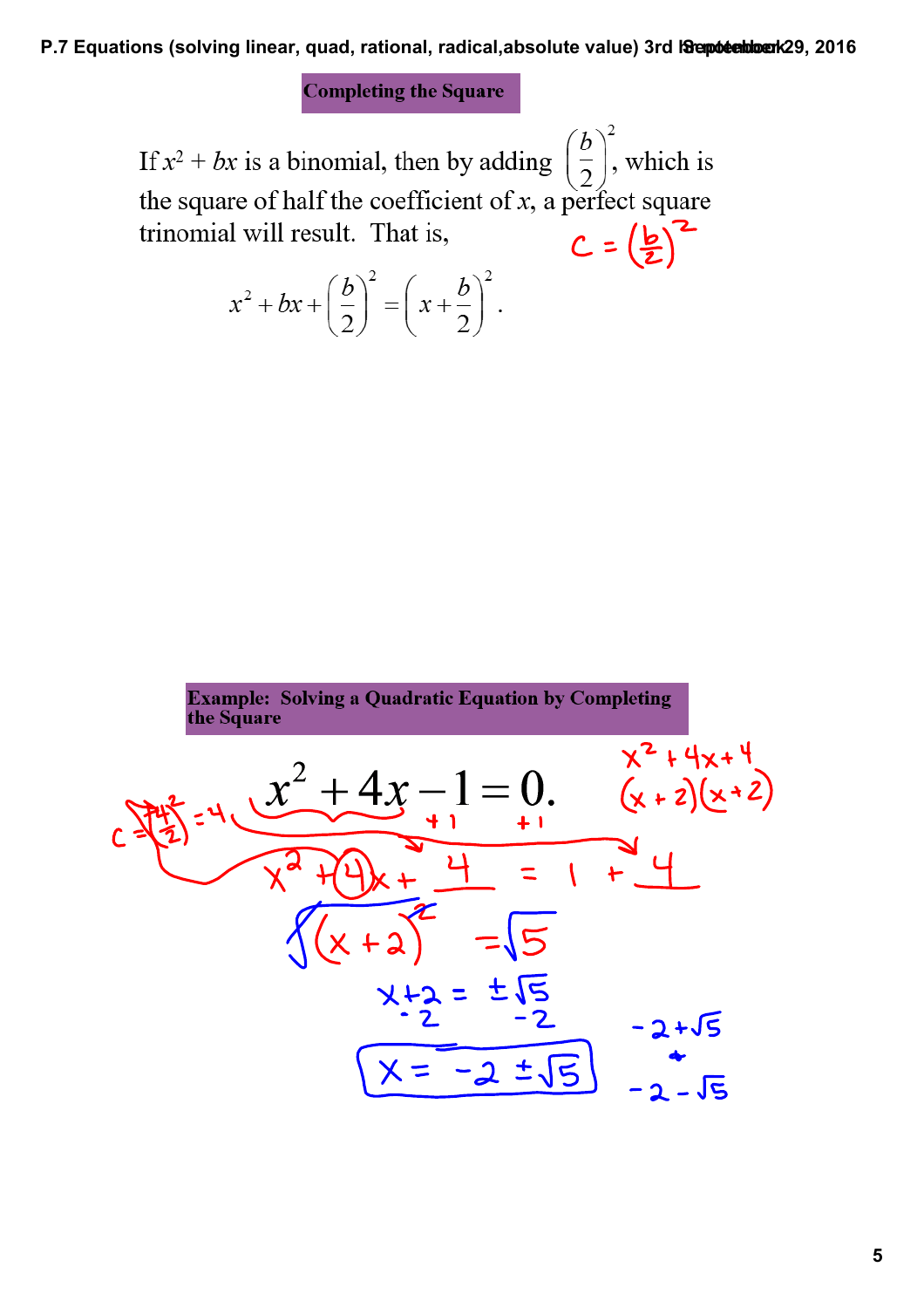**Example: Solving a Quadratic Equation Using the Quadratic Formula** 



**The Discriminant** 

We can find the solution for a quadratic equation of the form  $ax^2 + bx + c = 0$  using the quadratic formula:

$$
x = \frac{-b \pm \sqrt{b^2 - 4ac}}{2a}.
$$

The **discriminant** is the quantity  $b^2 - 4ac$ 

which appears under the radical sign in the quadratic formula. The **discriminant** of the quadratic equation determines the number and type of solutions.

If the discriminant is positive, there will be two unequal real solutions.  $\sqrt{23}$ 

If the discriminant is zero, there is one real (repeated) solution.

If the discriminant is negative, there are two imaginary solutions. $\sqrt{-5}$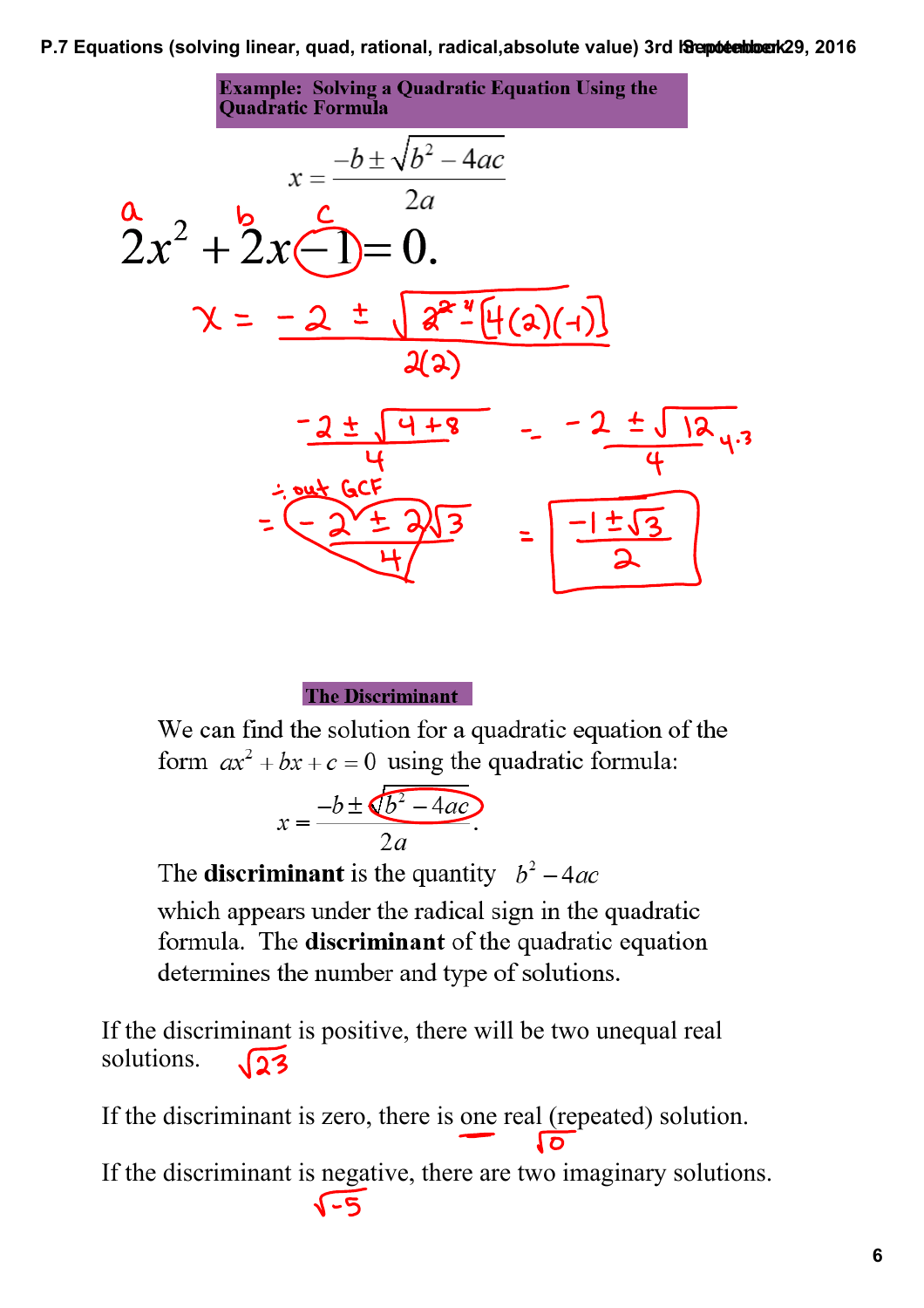**Example: Using the Discriminant** 

Compute the discriminant of  $\frac{a}{3x^2} - 2x + 5 = 0$ .

What does the discriminant indicate about the number

and type of solutions?  $b^2-4ac$ 2 imaginar  $(52)^2 - 4(3)(5)$  $4 - 60$  $-56$ 

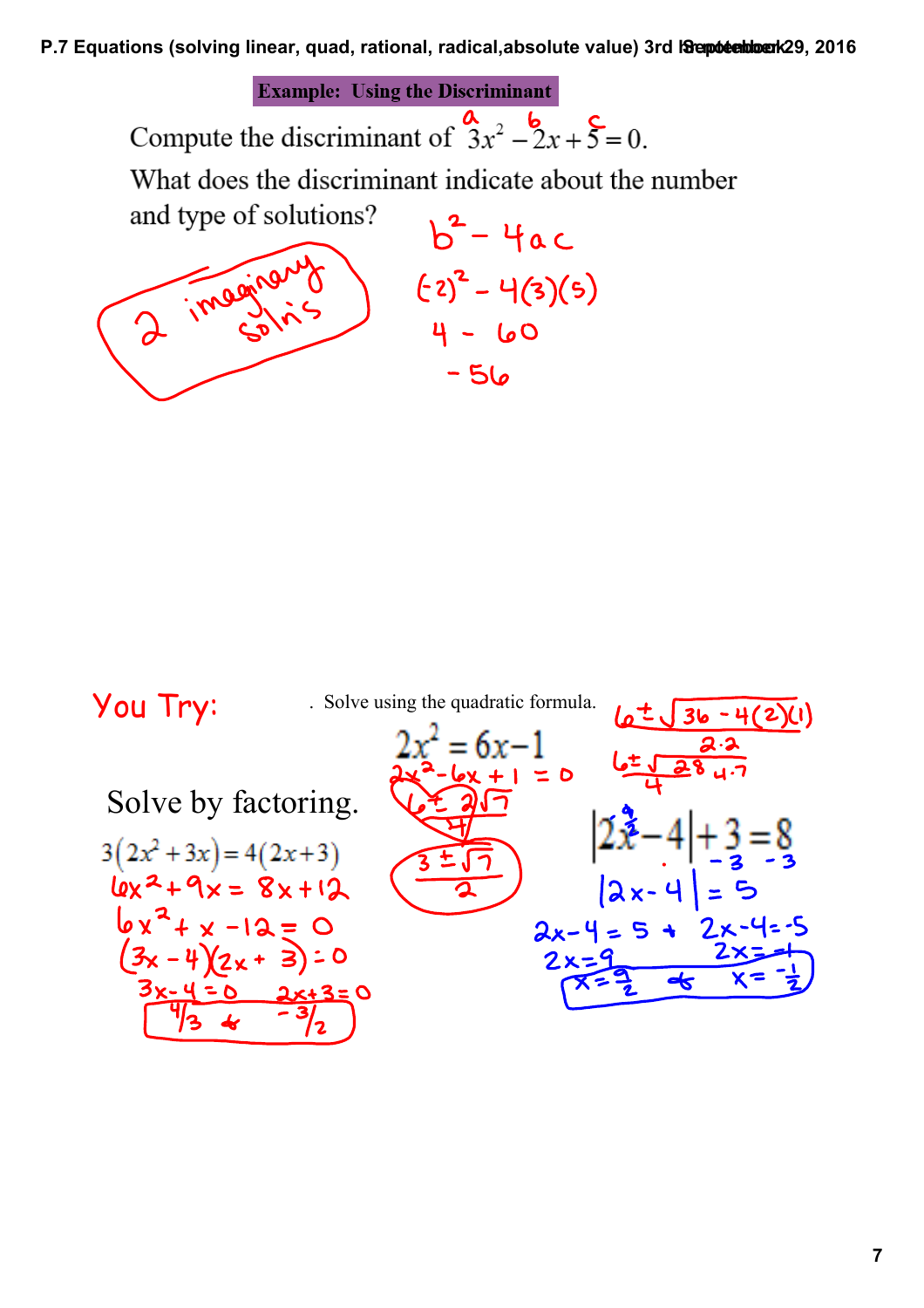## **Radical Equations**

- **1.** If necessary, isolate one radical on one side of the equation.
- **2.** Raise both sides of the equation to the *n*th power.
- **3.** Solve. If this equation still contains radicals, repeat steps 1 and 2.
- **4.** Check all solutions in the original equation.



You Try:  
\n
$$
\sqrt{6x-2} = (x+1)(x+1)
$$
\n
$$
\sqrt{6x-2} = (x+1)(x+1)
$$
\n
$$
\sqrt{6x-2} = (x+1)(x+1)
$$
\n
$$
\sqrt{6x-2} = x^2 + 2x + 1
$$
\n
$$
\sqrt{6x-2} = x^2 - 4x + 3
$$
\n
$$
\sqrt{6x-2} = x^2 - 4x + 3
$$
\n
$$
\sqrt{4x-2} = x^2 - 4x + 3
$$
\n
$$
\sqrt{4x-3} = x^2 - 1
$$
\n
$$
\sqrt{4x-3} = x^2 - 1
$$